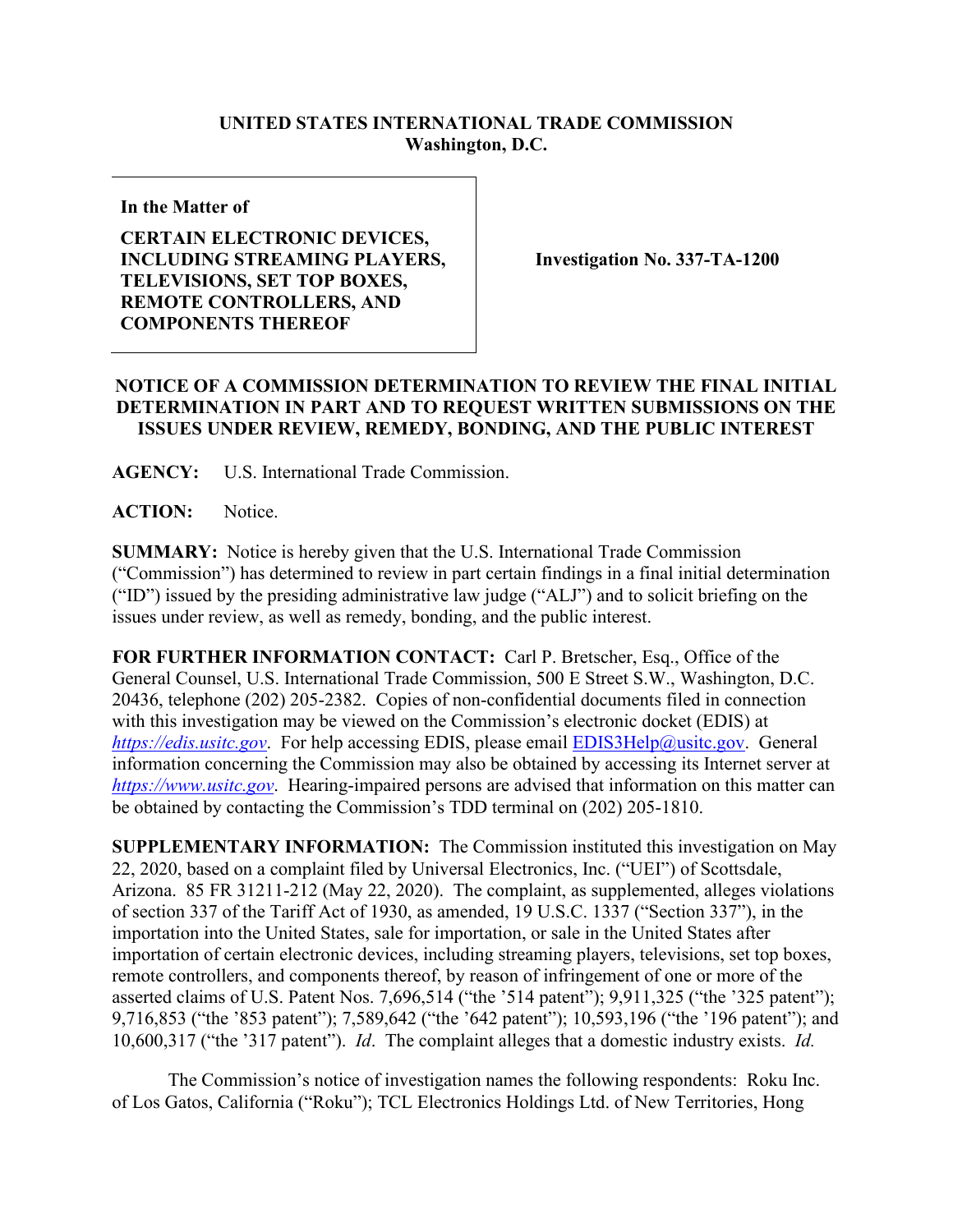Kong; Shenzhen TCL New Technology Co. Ltd. of Shenzhen, China; TCL King Electrical Appliances Co. Ltd. of Huizhou, China; TTE Technology Inc. of Corona, California; TCL Corp. of Huizhou City, China; TCL Moka Int'l Ltd. of New Territories, Hong Kong; TCL Overseas Marketing Ltd. of New Territories, Hong Kong; TCL Industries Holdings Co., Ltd. of New Territories, Hong Kong; and TCL Smart Device Co. of Bac Tan Uyen District, Vietnam (collectively, "the TCL Respondents"); Hisense Co. Ltd. of Qingdao, China; Hisense Electronics Manufacturing Co. of America Corp. of Suwanee, Georgia; Hisense Import & Export Co. Ltd. of Qingdao, China; Qingdao Hisense Electric Co., Ltd. of Qingdao, China; and Hisense International Co., Ltd. of Shen Wang, Hong Kong (collectively, "the Hisense Respondents"); Funai Electric Co., Ltd. of Osaka, Japan; Funai Corp. Inc. of Rutherford, New Jersey; and Funai Co., Ltd. of Nakhon Ratchasima, Thailand (collectively, "the Funai Respondents"). *Id*. The Office of Unfair Import Investigations is not participating in this investigation. *Id.*

The Commission partially terminated the investigation with respect to certain patents and patent claims that were withdrawn by UEI, including all of the asserted claims of the '514 patent, '325 patent, and '853 patent. *See* Order No. 27 (Dec. 2, 2020), *unreviewed by* Comm'n Notice (Dec. 23, 2020); Order No. 32 (Dec. 21, 2020), *unreviewed by* Comm'n Notice (Jan. 5, 2021); Order No. 33 (Dec. 29, 2020), *unreviewed by* Comm'n Notice (Jan. 13, 2021); Order No. 34 (Jan. 4, 2021), *unreviewed by* Comm'n Notice (Jan. 21, 2021); Order No. 44 (Feb. 2, 2021), *unreviewed by* Comm'n Notice (Feb. 19, 2021); Order No. 49 (Feb. 9, 2021), *unreviewed by*  Comm'n Notice (Feb. 24, 2021); Order No. 66 (March 23, 2021), *unreviewed by* Comm'n Notice (April 8, 2021); Order No. 67 (Apr. 6, 2021), *unreviewed by* Comm'n Notice (Apr. 22, 2021).

The Commission also terminated the investigation with respect to the Hisense Respondents, the TCL Respondents, and the Funai Respondents. Order No. 67 (Apr. 6, 2021), *unreviewed by* Comm'n Notice (Apr. 22, 2021).

On February 18, 2021, the Commission determined not to review an ID entering summary determination that claim 19 of the '642 patent is practiced by the domestic industry products and infringed by the accused "Elk" series of products. Order No. 38 (Jan. 19, 2021), *unreviewed by* Comm'n Notice (Feb. 18, 2021). On February 24, 2021, the Commission determined not to review an ID entering summary determination that the technical prong of the domestic industry requirement is satisfied for claims 1-3, 5-8, and 16 of the '325 patent. Order No. 41 (Jan. 25, 2021), *unreviewed by* Comm'n Notice (Feb. 24, 2021).

On February 24, 2021, the Commission determined to review and reverse an ID granting Roku's motion for summary determination that UEI lacks standing to assert the '196 patent and to remand the standing question to the ALJ for further consideration. Order No. 40 (Jan. 25, 2021), *reviewed by* Comm'n Notice (Feb. 24, 2021); *see also* Comm'n Op. (Mar. 3, 2021).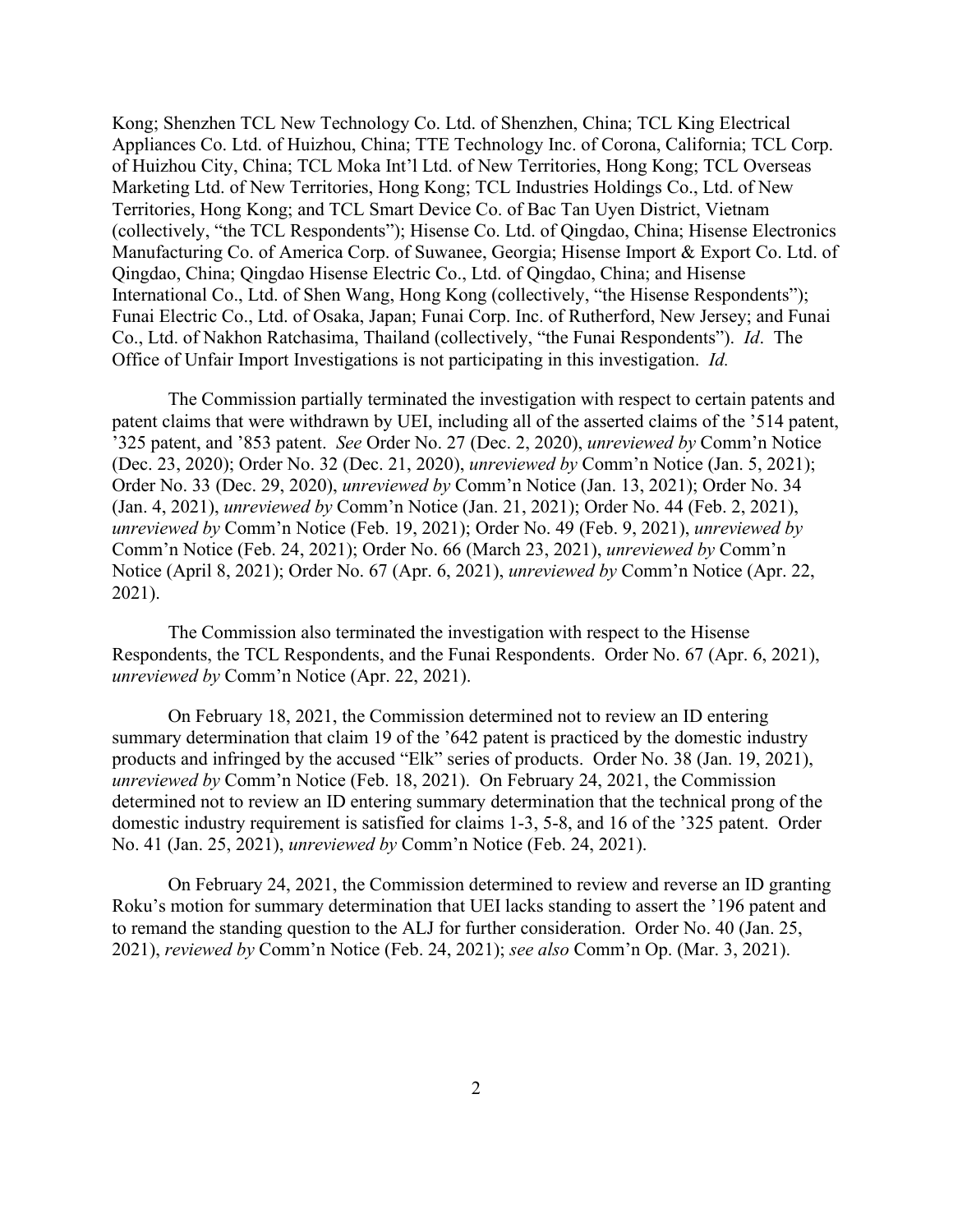The ALJ held on evidentiary hearing from April 19-23, 2021. By the time of the hearing, the only remaining respondent was Roku and the only remaining claims at issue for infringement or domestic industry purposes were claim 19 of the '642 patent; claims 3, 6, 9, and 11 of the '347 patent; and claims 1-3, 11, and 13-15 of the '196 patent.

On July 9, 2021, the ALJ issued the subject final ID, finding a violation of Section 337 as to the '196 patent but no violation with respect to either the '642 patent or '317 patent.

On July 23, 2021, both UEI and Roku filed petitions for review of certain findings in the final ID, pursuant to Commission Rule 210.43(a) (19 CFR 210.43(a)). On August 2, 2021, the parties filed their respective replies, pursuant to Commission Rule 210.43(c) (19 CFR 210.43(c)).

Having reviewed the record in this investigation, including the final ID, the parties' petitions, and responses thereto, the Commission has determined to review all issues relating to the '196 patent, whether UEI satisfied the technical prong for the '317 patent, and the ID's conclusion that UEI satisfied the economic prong of the domestic industry requirement under Section 337(a)(3)(B) with respect to the '196 patent, the '317 patent, and the '642 patent. The Commission further notes that the parties have agreed that Roku's Alice-5 remote control is not among the accused products. *See* ID at 23. The Commission has determined not to review any of the ID's other findings.

The parties are asked to provide additional briefing on the following issues under review:

- (A) Does the limitation "for use in configuring the remote control device to transmit" in the final clause of claim 1 of the '196 patent require construction? *See* '196 patent at 17:23-25 (emphasis added). If so, how should it be construed?
- (B) In view of the response to Question (A), *supra*, do the accused Roku products infringe claim 1 of the '196 patent, with particular attention to: (i) whether converting a radiofrequency ("RF") signal to an infrared ("IR") signal in the accused remote control devices satisfies the limitation "*for use in configuring* the remote control device to transmit a second command"; and (ii) whether the accused products use the same "first data" to indicate whether the "second media device" will be "responsive" or "unresponsive" to the "first command," as set forth in the final clause of claim 1. *See* '196 patent at 17:13-32.
- (C) Does your response to Question (A), *supra,* affect the ID's invalidity analysis? Would the ID's invalidity analysis with respect to the '196 patent be affected if the term "f*or use in configuring* the remote control device to transmit" in the final clause of claim 1 was found not to cover converting an RF signal to an IR signal?
- (D) With respect to the ID's invalidity analysis for the '196 patent, explain whether or how Chardon (U.S. Patent Application Pub. No. 2012/0249890) or Mishra (U.S. Patent Application No. 2001/0005197), singly or in combination, discloses to a person of ordinary skill in the art a "first media device" that either "cause[s] the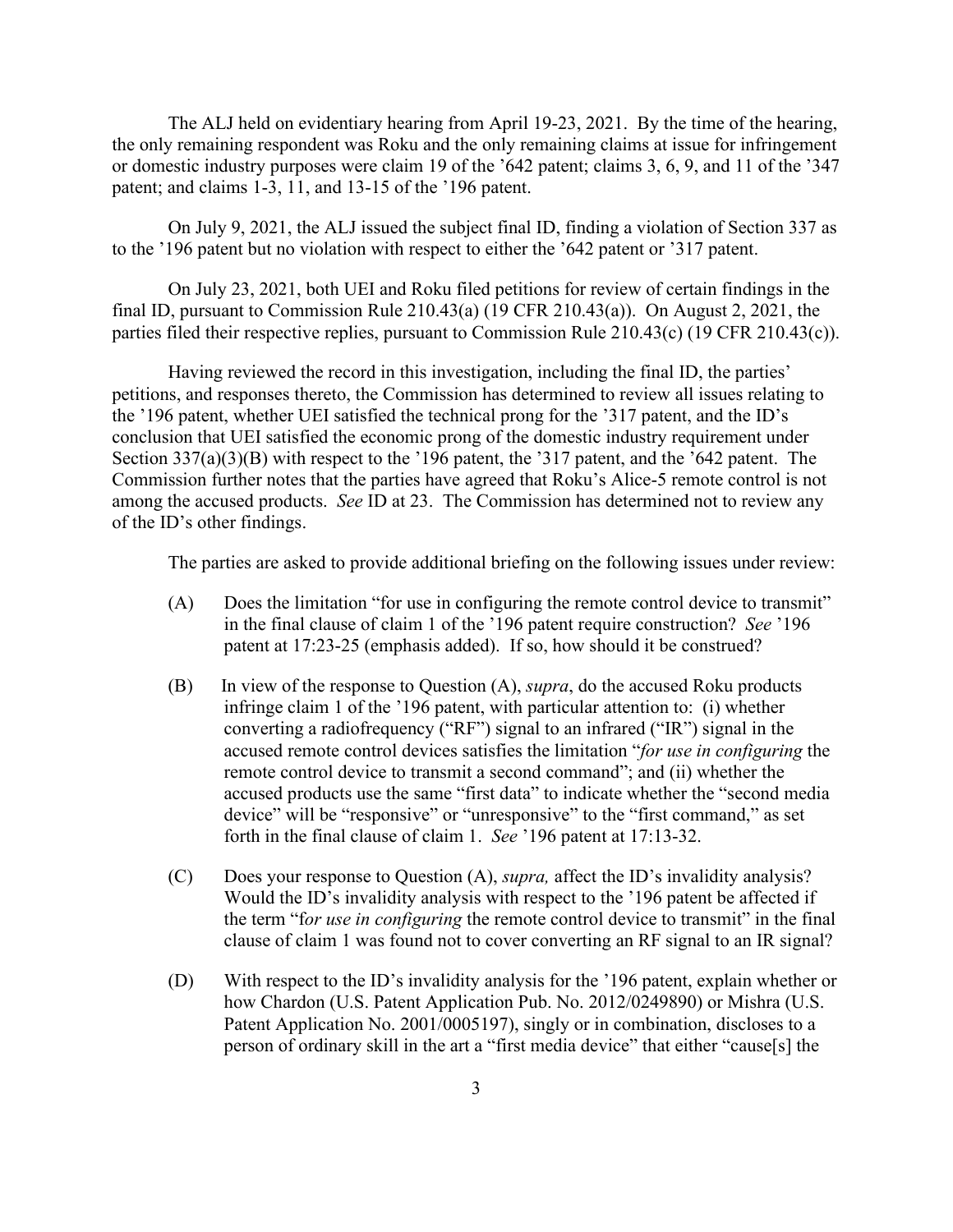first media device to be configured to transmit a first command directly to the second media device [via HDMI]" or "transmit[s] a second data to a remote control device . . . for use in configuring the remote control device to transmit a second command directly to the second media device," depending on whether the "second media device" is "responsive" or "unresponsive" to a "first command," respectively, as set forth in the final clause of claim 1. *See* '196 patent at 17:13- 32. Explain whether there is a motivation to combine the references and clear and convincing evidence of obviousness.

- (E) Do the Samsung televisions that UEI identified as satisfying the technical prong of the domestic industry requirement practice the asserted claims of the '317 patent, with particular attention to: (i) whether the term "a display device *coupled to* the controlled device" in claim 1 can cover an electronic component (*e.g.*, LCD display screen) contained within an electronic device (*e.g.*, an LCD television) (*see* '317 patent at 8:55-56 (emphasis added)); and (ii) identify the "controlled device," "receiver," "transmitter," "display device," "processing device," and other components recited in the asserted claims of the '317 patent to the extent the asserted claims read on UEI's domestic industry products.
- (F) Given that the domestic industry products for the '196 and '317 patents include downstream products, such as televisions (ID at 6, 51, 102), to what extent should an evaluation of the significance of investments in labor and capital under Section  $337(a)(3)(B)$  take into account labor and capital associated with the downstream products?

The parties are requested to brief only the discrete issues identified above, with reference to the applicable law and evidentiary record. The parties are not to brief any other issues on review, which have already been adequately presented in the parties' previous filings.

In connection with the final disposition of this investigation, the statute authorizes issuance of: (1) an order that could result in the exclusion of the subject articles from entry into the United States, and/or (2) cease-and-desist orders that could result in the respondents being required to cease and desist from engaging in unfair acts in the importation and sale of such articles. Accordingly, the Commission is interested in receiving written submissions that address the form of remedy, if any, that should be ordered. If a party seeks exclusion of an article from entry into the United States for purposes other than entry for consumption, the party should so indicate and provide information establishing that activities involving other types of entry either are adversely affecting it or likely to do so. For background, *see Certain Devices for Connecting Computers via Telephone Lines*, Inv. No. 337-TA-360, USITC Pub. No. 2843, Comm'n Op. at 7- 10 (December 1994).

The statute requires the Commission to consider the effects of any remedy upon the public interest. The public interest factors the Commission will consider include the effect that an exclusion order and/or cease-and-desist order would have on: (1) the public health and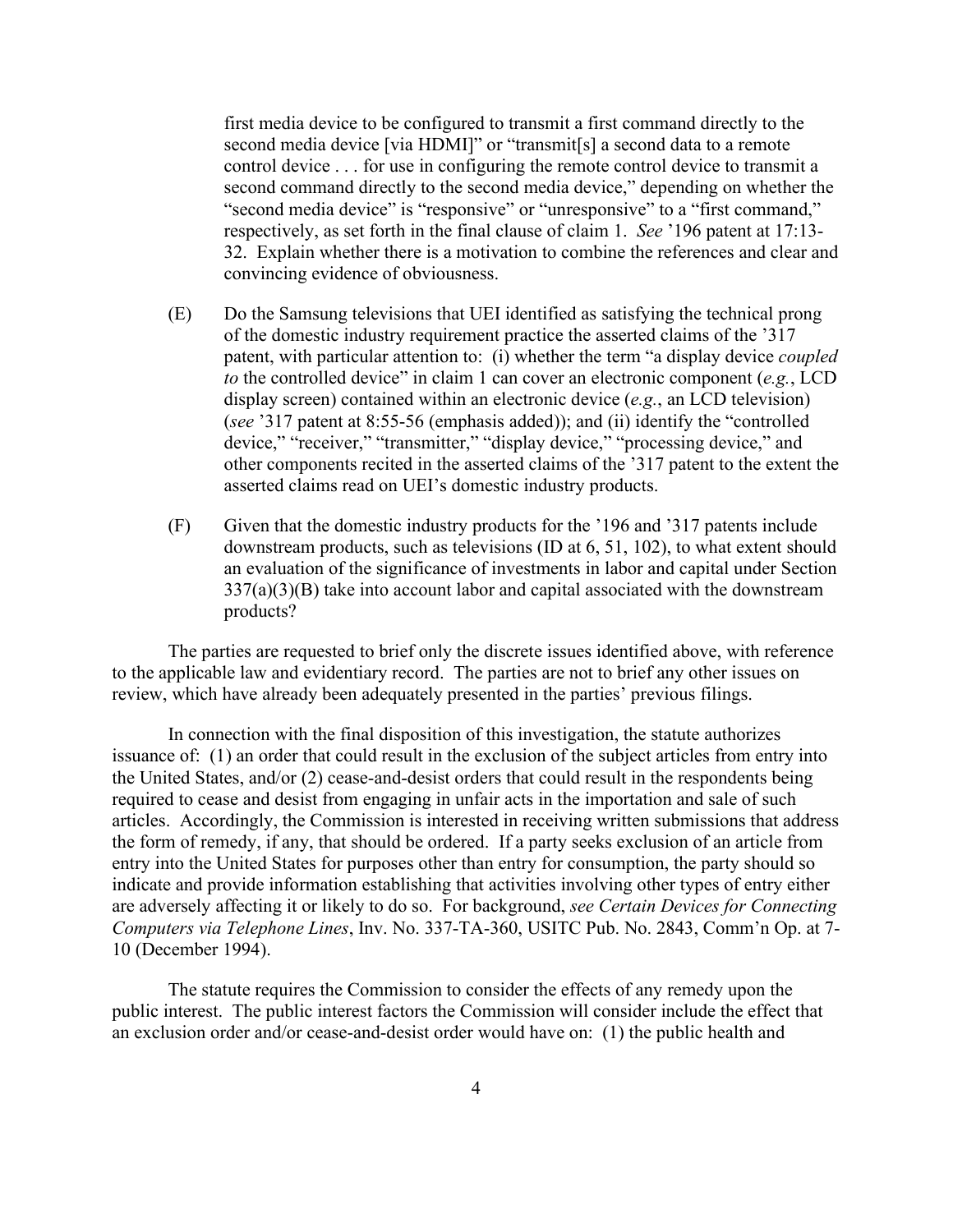welfare; (2) competitive conditions in the U.S. economy; (3) U.S. production of articles that are like or directly competitive with those that are subject to investigation; and (4) U.S. consumers. The Commission is therefore interested in receiving written submissions that address the aforementioned public interest factors in the context of this investigation.

If the Commission orders some form of remedy, the U.S. Trade Representative, as delegated by the President, has 60 days to approve, disapprove, or take no action on the Commission's action. *See* Presidential Memorandum of July 21, 2005. 70 FR 43251 (July 26, 2005). During this period, the subject articles would be entitled to enter the United States under bond, in an amount determined by the Commission and prescribed by the Secretary of the Treasury. The Commission is therefore interested in receiving submissions concerning the amount of the bond that should be imposed if a remedy is ordered.

**WRITTEN SUBMISSIONS:** Parties to this investigation are requested to file written submissions on the issues identified above in this notice. In addition, the parties, interested government agencies, and any other interested parties are requested to file written submissions on the issues of remedy, the public interest, and bonding. Such initial submissions should include views on the recommended determination by the ALJ on remedy and bonding. Explain whether your views on public interest or bonding would differ if the redesigned products (or redesigned components of a product) put forward by Respondents were excluded from any remedy.

In its initial submission, Complainant is requested to identify the remedy sought and to submit proposed remedial orders for the Commission's consideration. Complainant is also requested to provide the HTSUS subheadings under which the accused products are imported. Complainant is further requested to supply the names of known importers of the Respondents' products at issue in this investigation. Complainant is also requested to identify and explain, from the record, articles that it contends are "components of" the subject products, and thus potentially covered by the proposed remedial orders, if imported separately from the subject products. *See* 85 FR at 31211. Failure to provide this information may result in waiver of any remedy directed to "components of" the subject products, in the event any violation may be found.

The parties' written submissions and proposed remedial orders must be filed no later than the close of business on **September 24, 2021**. Reply submissions must be filed no later than the close of business on **October 1, 2021**. Opening submissions are limited to 40 pages. Reply submissions are limited to 35 pages. No further submissions on any of these issues will be permitted unless otherwise ordered by the Commission.

Persons filing written submissions must file the original document electronically on or before the deadlines stated above. The Commission's paper filing requirements in 19 CFR 210.4(f) are currently waived. 85 FR 15798 (Mar. 19, 2020). Submissions should refer to the investigation number ("Inv. No. 337-TA-1200") in a prominent place on the cover page and/or first page. (*See Handbook for Electronic Filing Procedures,<https://www.usitc.gov/documents/>*